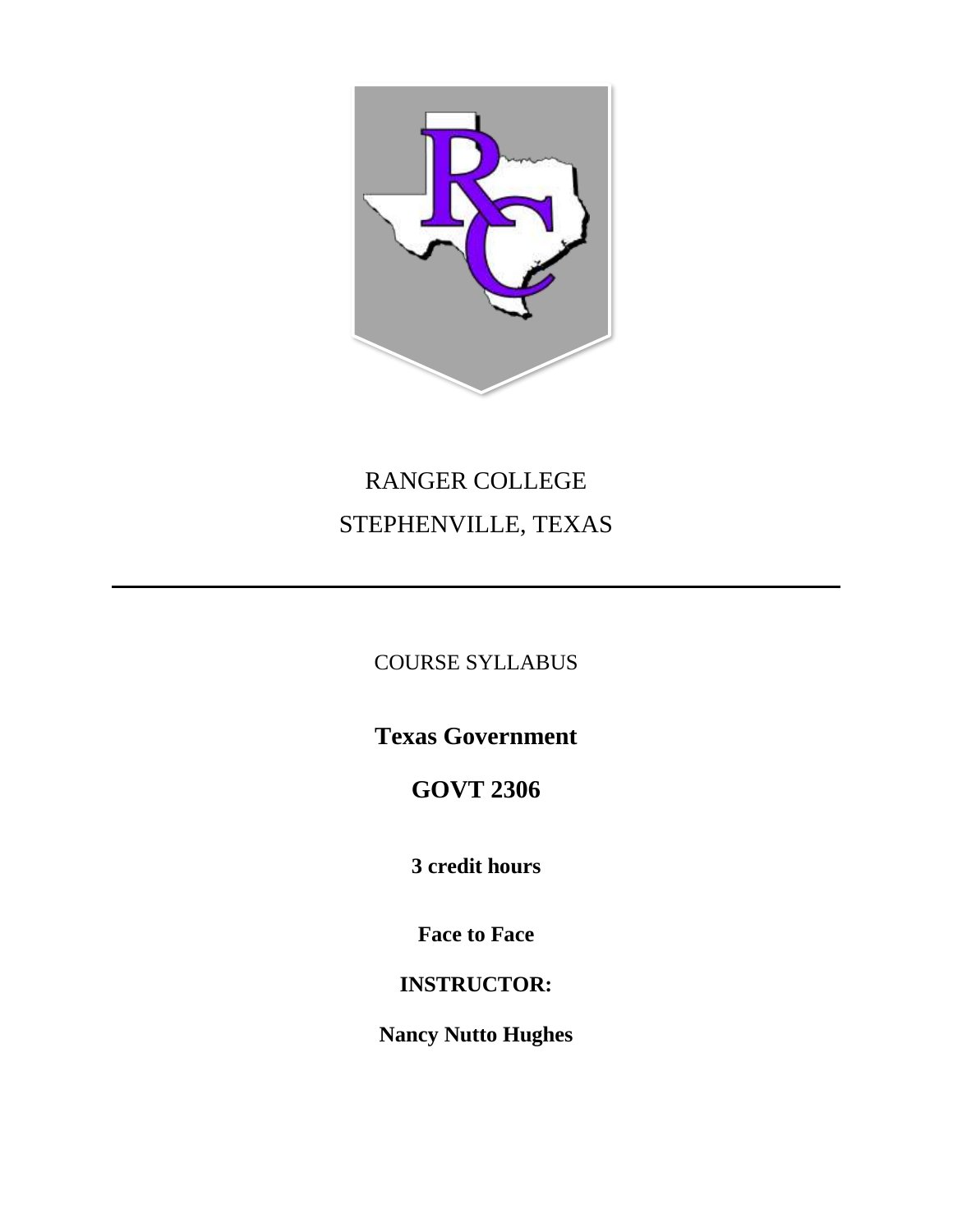| <b>INSTRUCTOR:</b> Nancy Nutto Hughes |
|---------------------------------------|
| nhughes@rangercollege.edu             |
| By appointment                        |
| 254-631-2377                          |
| By appointment                        |
|                                       |

#### **I. Texas Core Curriculum Statement of Purpose**

Through the Texas Core Curriculum, students will gain a foundation of knowledge of human cultures and the physical and natural world, develop principles of personal and social responsibility for living in a diverse world, and advance intellectual and practical skills that are essential for all learning.

#### **II. Course Description**

A study of the organization of state and local governments with particular emphasis on the constitution and governmental system of Texas.

#### **III. Required Background or Prerequisite**

Only prerequisites are a desire to learn, a willingness to learn and consider different viewpoints, and the self-discipline to prepare for class, timely complete assignments, and prepare for exams.

#### **IV. Required Textbook and Course Materials**

Brown, Lyle C., Joyce A. Langenegger, Sonia R. Garcia, Ted A. Lewis, and Robert E. Biles. Practicing Texas Politics. 17th Edition. 2018. ISBN-10: 1305952022 ISBN-13: 9781305952027

Additional course material include (but are not limited to) handouts, power point presentations, assigned reading materials, and videos. These will be available both in class and on Blackboard.

#### **V. Course Purpose**

Focus on consideration of the Constitution of the United States and the constitutions of the states, with special emphasis on that of Texas. Course involves the analysis of governmental institutions, political behavior, civic engagement, and their political and philosophical foundations.

#### **VI. Learning Outcomes**

- Explain the origin and development of the Texas constitution.
- Describe state and local political systems and their relationship with the federal government.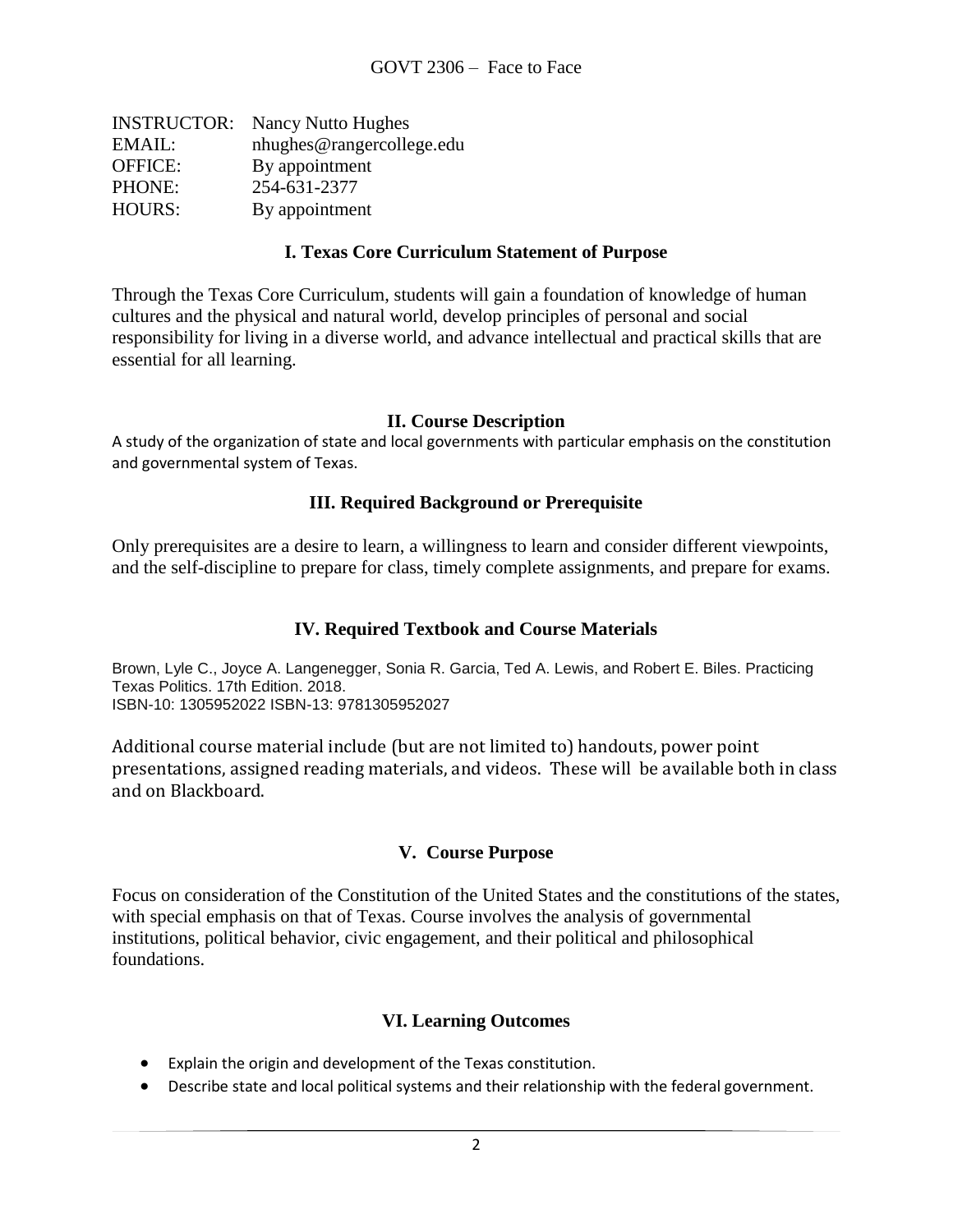- Describe separation of powers and checks and balances in both theory and practice in Texas.
- Demonstrate knowledge of the legislative, executive, and judicial branches of Texas government.
- Evaluate the role of public opinion, interest groups, and political parties in Texas.
- Analyze the state and local election process.
- Identify the rights and responsibilities of citizens.
- Analyze issues, policies and political culture of Texas

# **VII. Core Objectives**

This course meets the following of the six Core Objectives established by Texas:

- ☒ **Critical Thinking Skills (CT) –** Creative thinking, innovation, inquiry, and analysis; evaluation and synthesis of information
- $\boxtimes$  **Communication Skills (COM)** effective development, interpretation and expression of ideas through written, oral, and visual communication
- ☐ **Empirical and Quantitative Skills (EQS) –** The manipulation and analysis of numerical data or observable facts resulting in informed conclusions
- $\Box$  **Teamwork (TW)** The ability to consider different points of view and to work effectively with others to support a shared purpose or goal
- $\boxtimes$  **Social Responsibility (SR)** Intercultural competence, knowledge of civic responsibility, and the ability to engage effectively in regional, national, and global communities
- $\boxtimes$  **Personal Responsibility (PR)** The ability to connect choices, actions, and consequences to ethical decision-making

## **VIII. Methods of Instruction**

This course is taught in units. For each unit, there will be assigned reading, lecture, power point presentations, discussion of relevant current events, and a unit exam. In addition, relevant videos will used. Some units may include addition assignments and hot topics (mini essays). In place of a term paper, a semester project is utilized.

## **IX. Methods of Assessment**

• **Class Participation (10% of course grade)(CT, COM, SR, PR).** 

Class participation includes:

Preparing for attending class

Having a current event that relates to government

(international, national, state, or local) for each class meeting.

Respectfully participating in discussions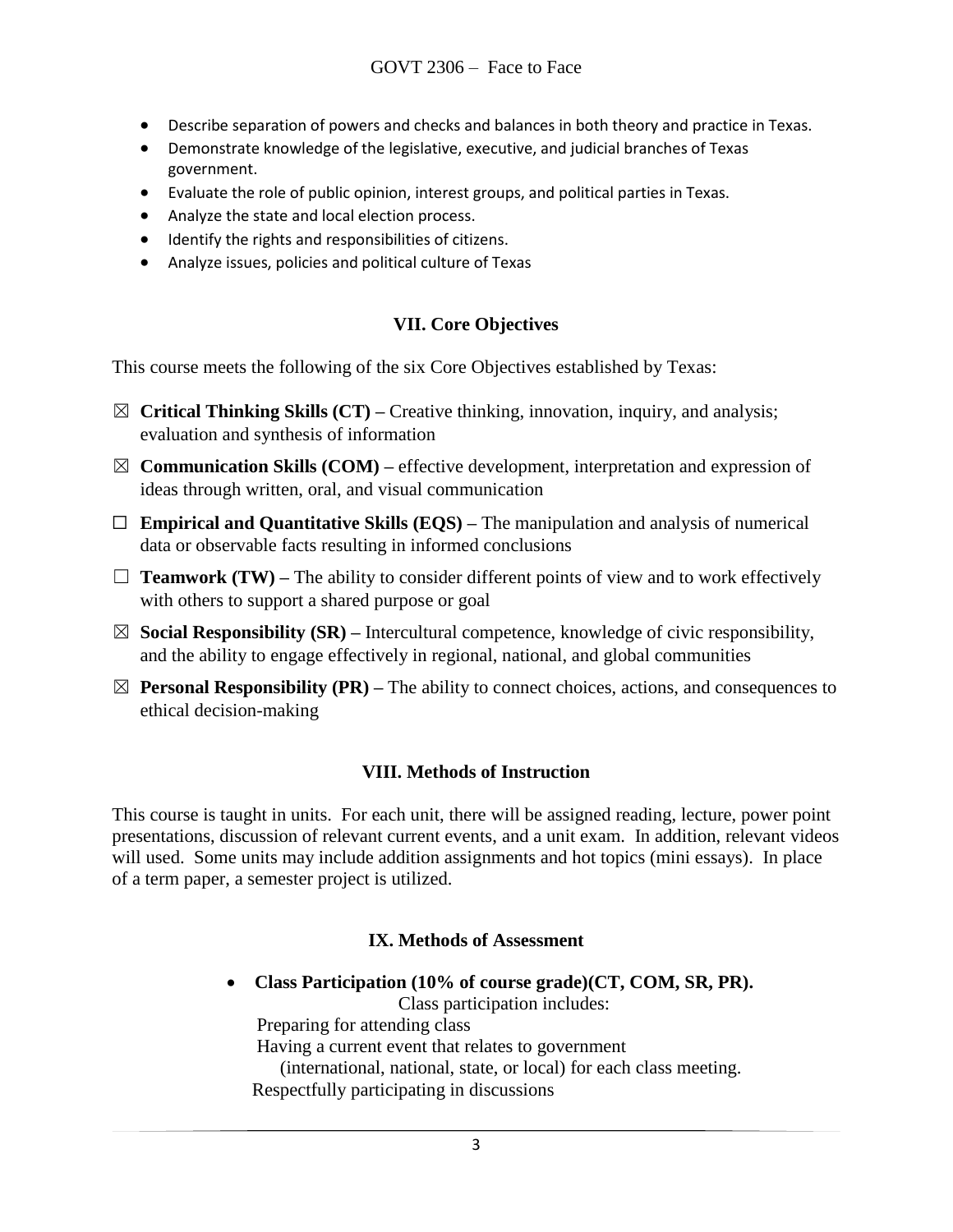Answering questions in class Turning in class assignments

- **Unit Exams (50 % total)(CT, COM, SR, PR).** An exam will be given after each of the 6 units. Exams will be a combination of essay, short answer, fill in the blank, and multiple choice.
- **Meeting Project (10 % of course grade)(CT, COM,SR, PR).** This project may be completed individually.
- **Semester Project (10 % of course grade)(CT, COM, SR, PR).** During the course, collect 10 political cartoons. For each cartoon, describe what the cartoons portrays, identify and an analysis the current event the cartoon is documenting, and give your pion of the issue the cartoon addresses. This is in place of a term paper, so give this project your due diligence.
- **Class Assignments (10 % of course grade)(CT, COM, SR, PR).** Will be posted on Blackboard.
- **Comprehensive Final (10% of course grade)(CT, COM, SR, PR).** Final will be essay, short answer, fill in the blank, and multiple choice.
- **Extra credit (COM,PR).** Extra credit is available for:

Turning in the Meeting and/or Cartoon Project any time before the day of the actual due date. Up to 5 points added to grade on project.

Personally interviewing a public elected official and writing a short, concise paper concerning the interview including your opinion. Paper must be turned in by due date. Up to three points may be added to your course average.

Grading scale:  $A = 90-100\%$   $B = 80-89$   $C = 70-79$   $D = 60-69$   $F = Below 60$ 

## **X. Course/Classroom Policies**

- 1. Attend class. It is very hard to learn if you are not present.
- 2. Attend class prepared. It is very hard to learn if you are not mentally, emotionally, and intellectually present.
- 3. Unexcused absences. The only excused absences are those defined by Ranger College. If you know ahead of time you will be absent, notify me either in person or by email. If unforeseen circumstances occur, let me know ASAP. Do not wait until he final to inform me.
- 4. Make up work. A make up for a missed unit exam may be taken within 2 weeks of the original exam date. After that, a grade of 0 will be entered for the exam. There are no makes up for anything else in this course.
- 5. Late work. Late work will not receive full credit. The later the work, the less the credit.
- 6. DO NOT CHEAT. You will take a quiz over plagiarism. First time, you will get a zero on the assignment/exam/project. Second time, you will be pursed under any or all possible consequence authorized by Ranger College.
- 7. NO HAND CRACK. Hand crack is all those electronic digital gizmos we are all addicted to…including but not limited to cell phones, tablets, laptops, recording devises, headphones, music/media players. Keep them up and out of sight. If there is some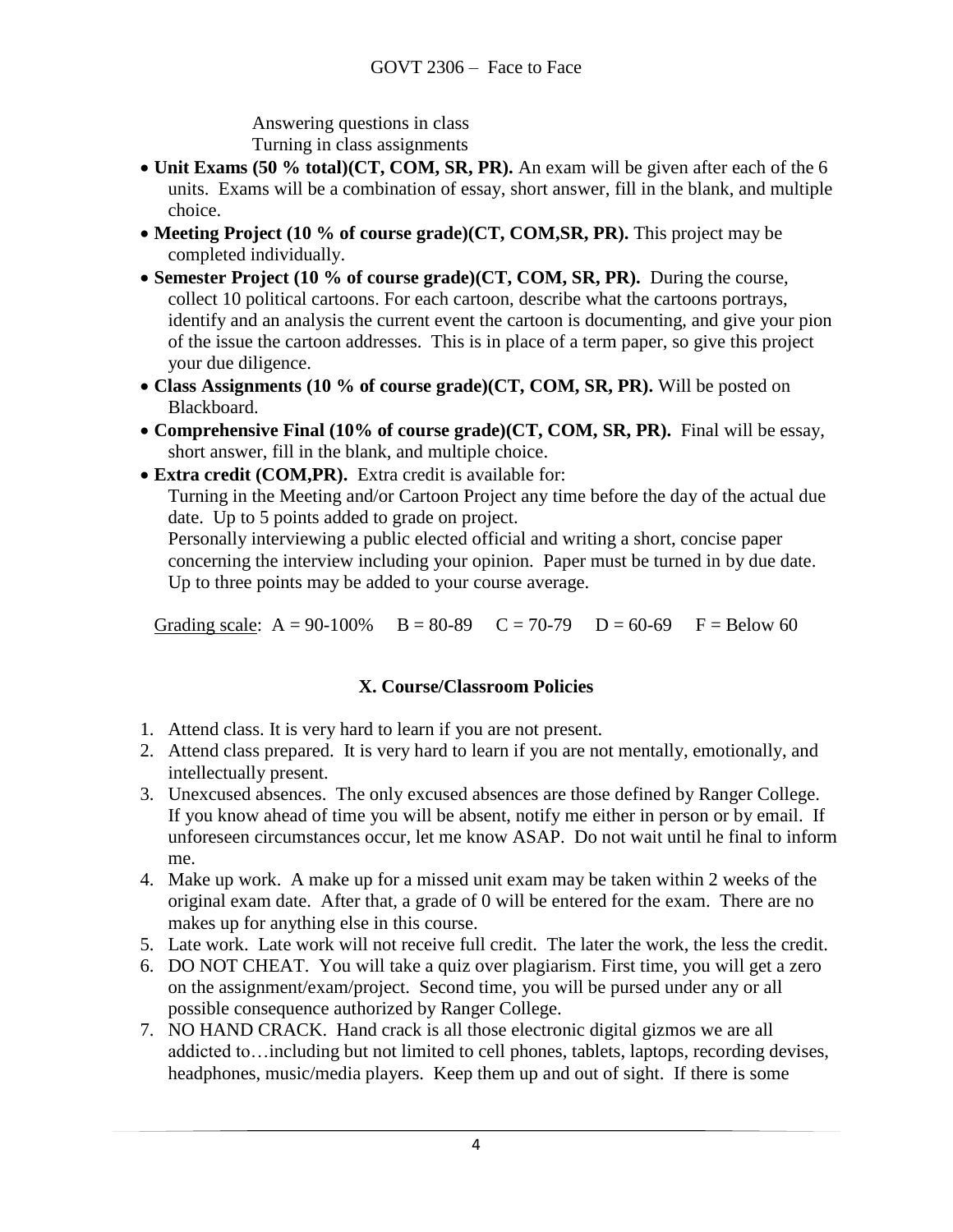massive overriding circumstance where you are expecting a extremely significant call, tell me before class.

8. Contacting me. If you have assignments to turn in or unforeseeable circumstances, confusion over material or an assignment, or any other class related issue, contact me. Email me at [nhughes@rangercollege.edu.](mailto:nhughes@rangercollege.edu) Include your name, course, and class time/section. I make effort to respond within 24 hours. Please keep in mind that students tend to be nocturnal…I am not.

#### **XI. Course Outline/Schedule**

Course Units: Unit 1 review of what is government, types of governments world-wide, Federalism, Texas Constitutional History, Current Texas Constitution – its

history, its writing, and its content.

Unit 2 – Executive Branch

Unit 3 – Legislative Branch

Unit 4 – Judicial Branch

Unit 5 – Local Government

Unit 6 - Political Process, Open Meeting Act, Sunset Legislation, Civil Rights Act Dates may be subject to revision. Any revisions will be announced in calls, posted on Blackboard, and announcement send on Blackboard.

| Week           | Topic/Assignment               |
|----------------|--------------------------------|
|                | Introduction to Course, Unit 1 |
| $\overline{2}$ | Unit 1                         |
| $\overline{3}$ | Rw & Exam                      |
| $\overline{4}$ | Unit 2                         |
| 5              | Unit 2                         |
| 6              | Rw & Test Unit 2, Unit 3       |
| 7              | Unit 3, election project due   |
| 8              | Rw & Test Unit 3               |
| 9              | Unit 4                         |
| 10             | Unit 4                         |
| 11             | Rw & Test Unit 4, Unit 5       |
| 12             | Unit 5                         |
| 13             | Unit 5, Cartoon & Meeting      |
|                | due, Extra Credit due          |
| 14             | Rw & Exam Unit 5, Unit 6       |
| 15             | <b>Course Review</b>           |
| 16             | Final                          |

#### **XII. Non-Discrimination Statement**

Admissions, employment, and program policies of Ranger College are nondiscriminatory in regard to race, creed, color, sex, age, disability, and national origin.